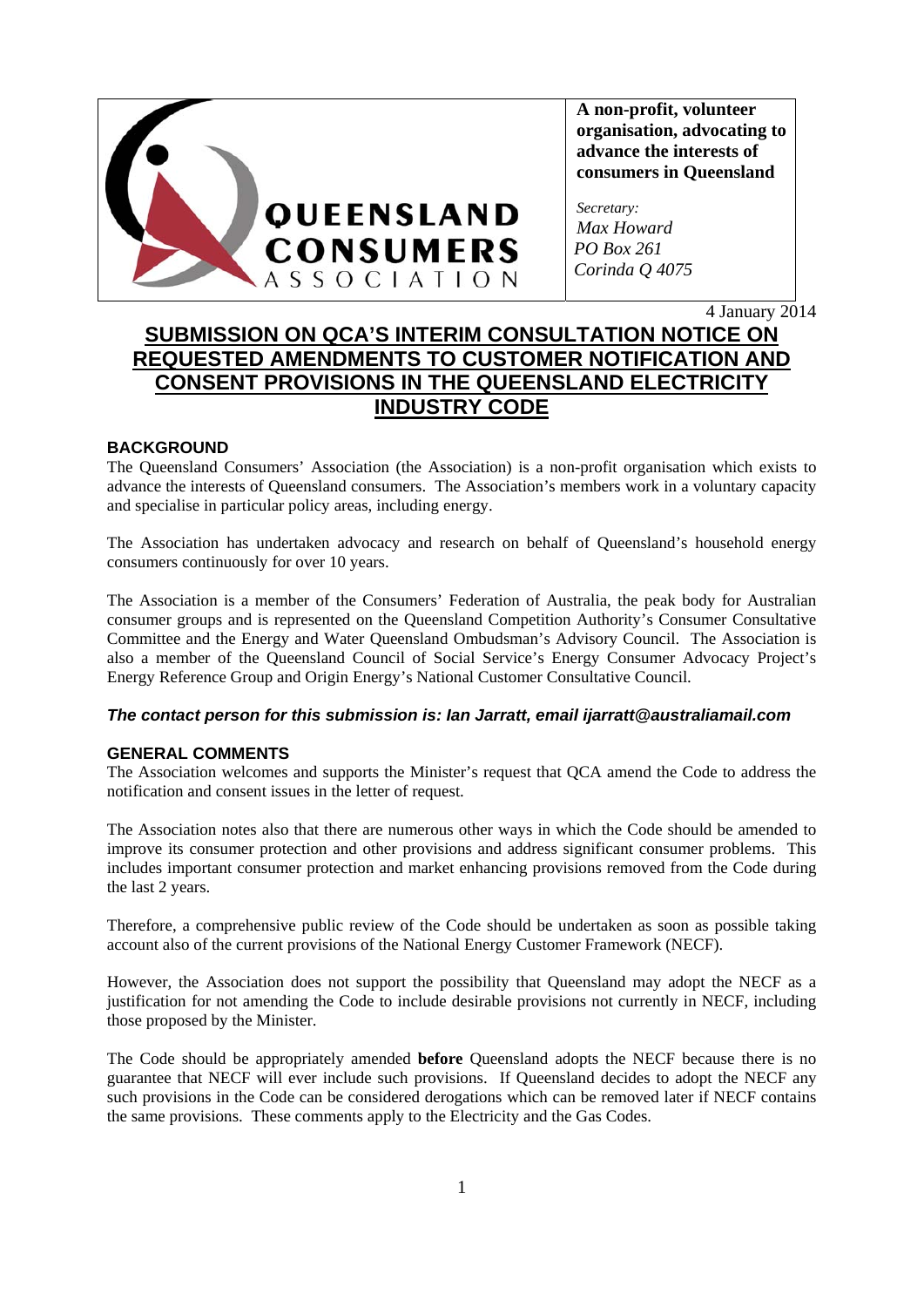The Association also notes that on numerous occasions over several years, it has drawn attention to, and indicated its concern, about the current regulatory arrangements and retailer practices which result in some consumers on market contracts paying the same, or very similar, prices as consumers on standard contracts who pay regulated prices.<sup>1</sup> The Association has also indicated that many consumers may be unaware that they are in this situation.

Retailers not giving evergreen market contract customers prior notice of a benefit change is one of many ways in which customers can find themselves in this situation, which has several negative effects including reduced consumer welfare.

### **SPECIFIC COMMENTS**

#### **1. Notification of expiry of fixed term benefit**

The Association supports the Electricity and Gas Codes being amended to require retailers to give customers on **evergreen or fixed term contracts** prior notice of the expiry of fixed term benefits.

The reasons for this are:

- It is unreasonable to expect customers who may have signed a contract many months ago to know when a fixed benefit period will expire.
- Customers who only become aware of the benefit change after the event will have had lower benefits and thus have paid a higher price for up to 3 months<sup>2</sup>.
- The current situation results in significantly reduced consumer protection, engagement, and informed decision making, and in less competition between retailers.

The amendments should cater for a range of factors that may significantly influence the "price" paid by a consumer, for example changing a % discount/fixed value benefit, a waived charge, and the reference price from which any benefit is calculated.

Prior notification should also be required of any significant change to other terms and conditions eg charges for administration, late payment, dishonoured cheque, failed electronic transfer, or early termination of contract.

To provide an incentive for retailers to comply with requirements and to compensate consumers, noncomplying retailers should be required to refund to customers the value of any benefit lost with that retailer between when the benefit ended and the customer was advised of the change. Such a requirement would also assist any consumers who complain to EWOQ about an unsuccessful request to a retailer for a refund.

Any requirements for prior notification of fixed benefits etc should be based on, or involve modification of, Clause 4.4.4 of the Electricity Code, including sub clause  $(c)^3$  which requires the retailer to advise the customer of the existence of other contractual options available. For electricity, this requirement should also make clear that "contractual options" includes the standard contract.

#### **2. Explicit informed consent for fixed term benefits**

To increase consumer protection, engagement, and informed decision making, and to enhance competition between retailers, the Association supports the Minister's proposal to require retailers to obtain the customer's explicit informed consent for a new fixed term benefit as well as at the start of an **evergreen or fixed term contract.** This should apply to electricity and gas contracts.

## **3. Other matters**

-

<sup>&</sup>lt;sup>1</sup> The terms and conditions of market contracts may be significantly inferior to the standard contract for some

consumers.<br><sup>2</sup> This assumes that the retailer complies with clause 4.12.6(c) and advises of the change no later than date of the next bill. Customers who are not advised at all, or who choose to do nothing in response, will pay the higher price for even longer periods.

<sup>&</sup>lt;sup>3</sup> Not mentioned in QCA's discussion of the Minister's intent